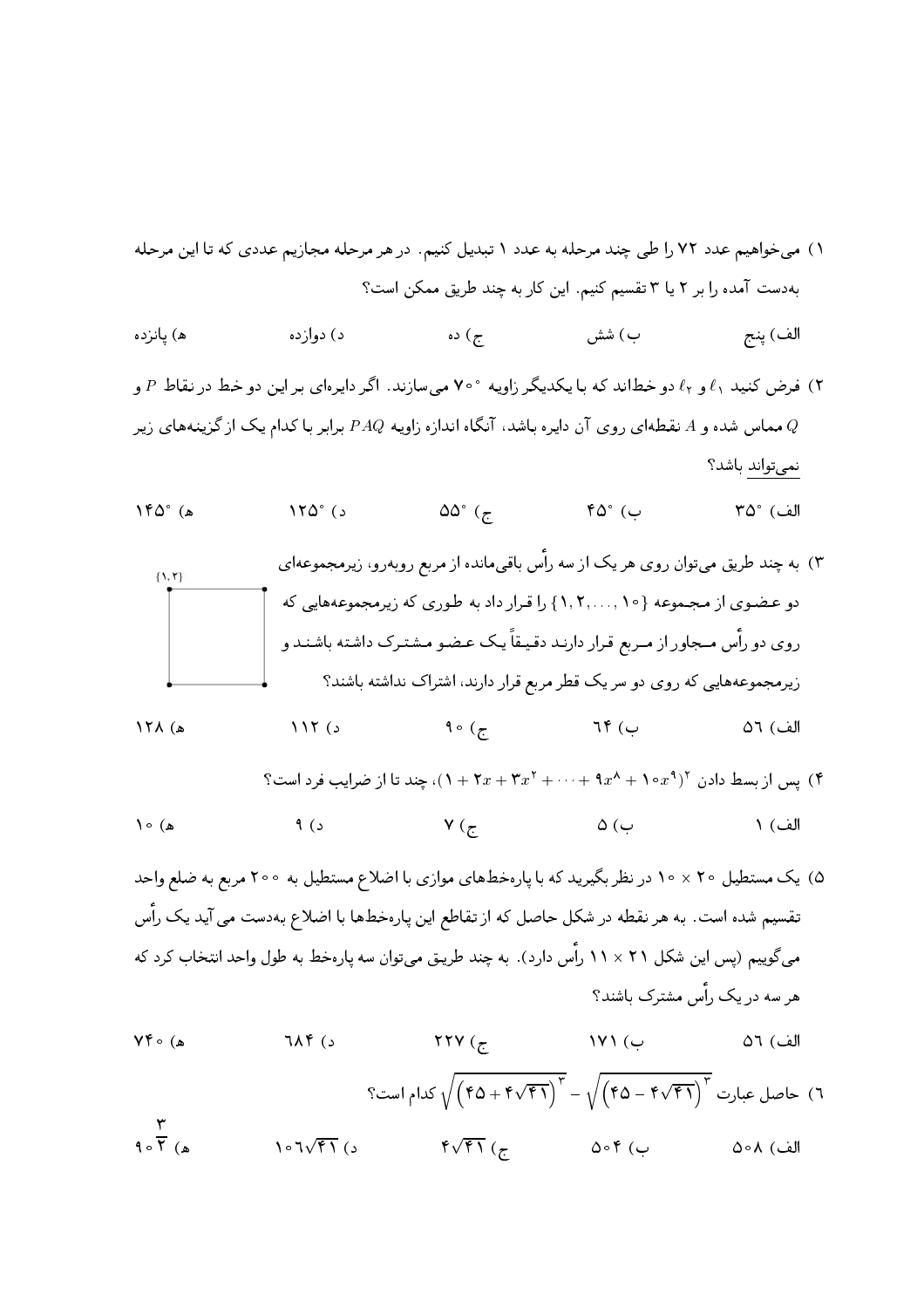- $a_1 = \mathsf{Y}$  دنباله ..., $a_1, a_2, a_3, a_4, a_5, \ldots$  دارای این ویژگی است که برای هر دو عدد طبیعی  $m$  و  $m$ ،  $m$  =  $a_m + a_m$ . اگر  $\mathsf{Y}$ ه و ٣٦ = ٥,٠٥، آنگاه مقدار  $a_7$ ، كدام است؟  $a_{10} = 9$
- ه) اطلاعات مسأله كافي نيست.  $\gamma \circ (\tau)$   $\lambda \circ (\omega)$  $\uparrow$  ۲۱ (د الف) ۱۴
- ۸) می خواهیم اعداد طبیعی را طوری رنگ آمیزی کنیم که اولاً هر دو عدد متوالی ناهمرنگ باشند و ثانیاً برای هر دو عدد ناهمرنگ a و b، باقیمانده a و b بر ٢١ متفاوت باشد. کمترین تعداد رنگهای لازم چند تاست؟

$$
Y(X) = \frac{180}{180}
$$

- میدانیم ۱ $a > a \neq b$ ،  $a \neq a^b$  و  $a^{\text{th}} = a$ . مقدار  $b = b$  برابر کدام عدد است؟ (۹  $\mathfrak{p}(\mathfrak{z})$ ه) ١٦
- ۱۰) در برکهای ۷ قطعه سنگ وجود دارد که از چپ به راست با اعداد ۱ تا ۷ شمارهگذاری شدهاند. قورباغهای روی سنگ شماره یک نشسته است. فاصله سنگها به گونهای است که اگر قورباغه روی سنگ i ام باشد می تواند حداکثر تا i سنگ جلوتر بیرد. به چند طریق ممکن است قورباغه، بدون برگشتن به سمت چپ، به سنگ شماره ۷ برود؟



ه) ۱۴

 $\lambda \uparrow$  ( د

۱۱) در کدام یک از حالتهای زیر نیمسازهای زاویههای A و C از چهارضلعی محدب ABCD موازیاند؟ الف) دو ضلع  $AB$  و  $CD$  موازی باشند. ب) دو قطر چهارضلعی عمود برهم باشند. ج) زاویههای  $B$  و  $D$  با هم برابر باشند. د) چهارضلعی محاطی باشد.

 $\setminus$   $\setminus$   $\subset$ 

الف) ١٥

ا) ضریب ۵۰ در چندجملهای (x + ۲) ... (x + ۲) ... (x + ۲) )، پس از بسط دادن، چند است؟  $755$  $0 \circ f \circ (0)$ د) ۴۸۳  $\setminus$  171 ( الف) ٣٢٢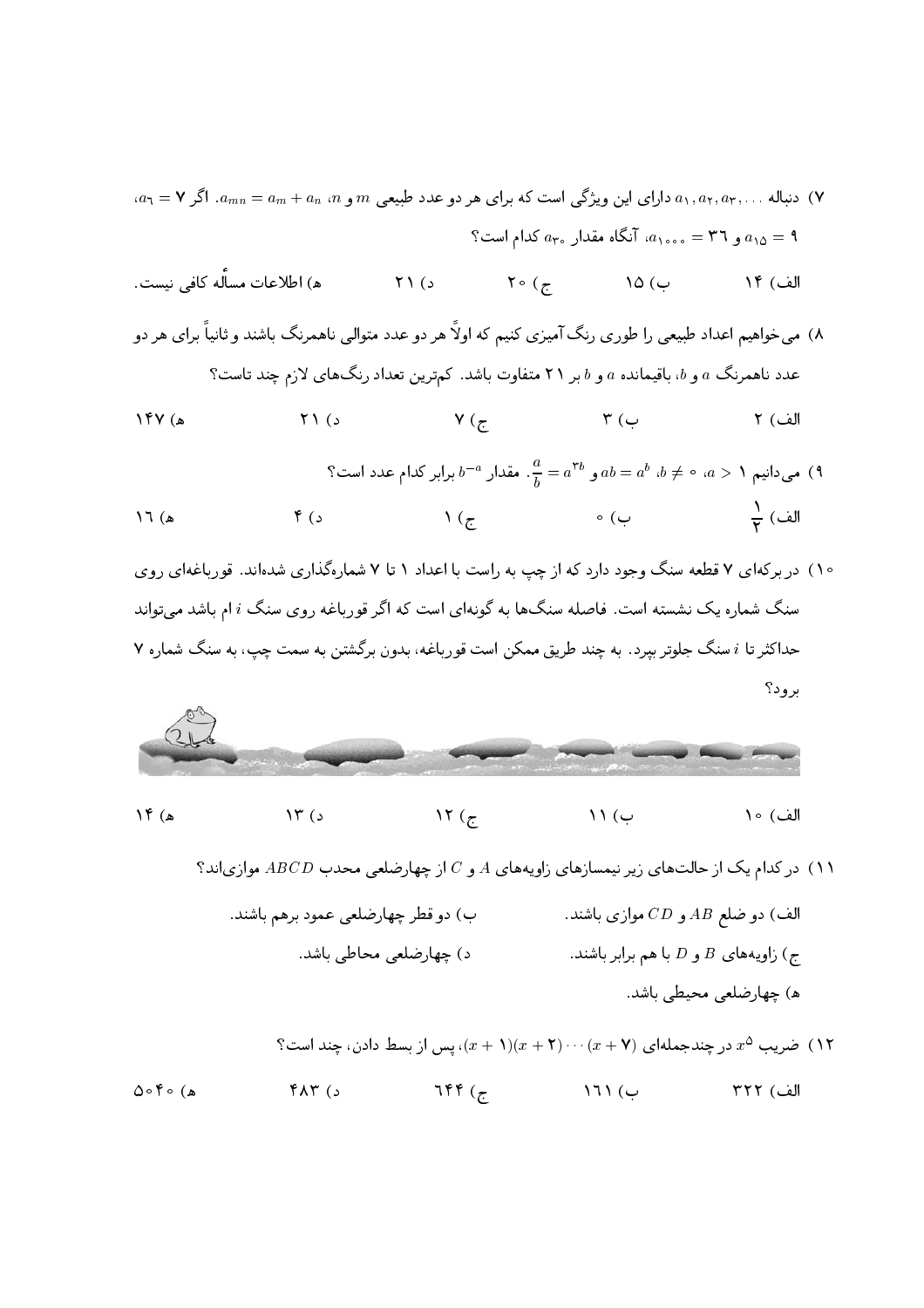- ۱۳) بهازای چند عدد طبیعی n،  $\left|\frac{n^{\mathsf{Y}}}{\mathsf{Y}}\right|$  عددی اول است؟ ([ $x$ ] یعنی بزرگترین عدد صحیح کوچکتر یا مساوی  $x$ .) ب) دو ج) سه د) بی نهایت الف) یک ه) چنين عددي وجود ندارد.
	- ۱۴) شکل مقابل مثلث متساوی الاضلاعی به ضلع ٦ و دایرهای مماس بر اضلاع آن را نشان میدهد. مساحت قسمت رنگ شده برابر است با





۱۵) می خواهیم بین پنج شهر A، B، d، و E تعدادی جاده احداث کنیم به طوری که بین هر دو شهر حداکثر یک جاده احداث شود و از شهرهای A، B، A، ص و E به ترتیب ۳، ۲، ۲، ۲ و ۱ جاده خارج شود. به چند طریق می توانیم این کار را انجام دهیم؟

- ۱٦) عددی را که نمایش آن در مبنای ۹ به شکل ۹( $\overline{xyz}$ ) باشد، عدد د**وقلو** میiامیم. اگر بزرگترین مقسوم علیه مشترک همه اعداد دوقلو برابر d باشد، d چند مقسومعلیه اول دارد؟ (توجه داشته باشید که  $x$ ، y و z رقمهایی بین ه و ۸ هستند.)
- ب) یک ه) چهار د) سه ج) دو الف) صفر

۱۷) اگر  $A = \left\{ \sqrt{\mathbf{Y}} - \frac{1}{n} \mid n \in \mathbb{N} \right\}$ ,  $B = \left\{ 1 + \frac{1}{\mathbf{Y}} + \dots + \frac{1}{\mathbf{Y}^n} \mid n \in \mathbb{N} \right\}$  $C = \left\{ x \in \mathbb{R} \mid x^{\mathsf{T}} \leq \mathsf{T} \right\} \qquad , \qquad D = \left\{ \frac{m}{\mathsf{Y}^n} \mid m, n \in \mathbb{N} \right\}$ کدام یک از مجموعههای زیر بزرگترین عضو دارد؟  $\mathbb{R}-D$  ( د  $C \cup A$  ( $\tau$  $B(\triangle$  $A \cup B$  ( ب  $C \cap D$  (الف

- ١٨) دست كم چند عضو بايد از مجموعه {٢٨ , ٢,٠.. ,٢٨ حذف كنيم تا حاصل ضرب اعضاى باقي مانده مربع كامل شود؟
- ج) چهار الف) یک ه) بيست و سه ب) دو د) پنج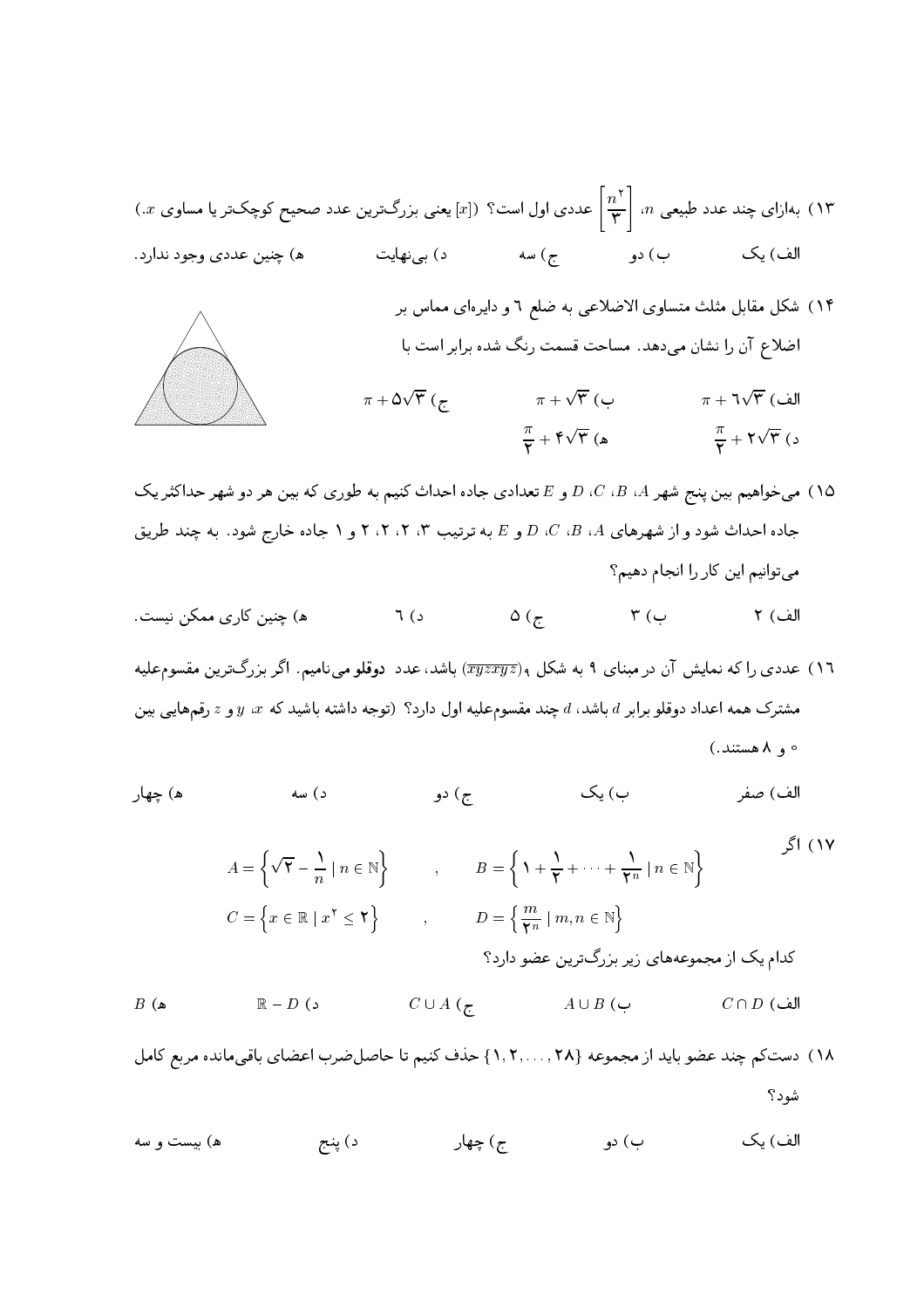، مجموعههای  $A_k \in \mathbb{N}$  به صورت زیر تعریف می شوند.

$$
\left\{\n\begin{array}{l}\nA_1 = \bigcup_{k=1}^n a_k \quad \text{and} \\
A_{k+1} = \{a_1 \times a_1 \times \cdots \times a_{k+1} \mid a_1, a_1, \ldots, a_{k+1} \in A_k\}.\n\end{array}\n\right.
$$

توجه کنید که ۵<sub>۱</sub>، ۵<sub>۲</sub>، ۵۰، و ۱<sub>۴+</sub> $a$  لزوماً متمایز نیستند. کدام یک از اعداد زیر، دستکم عضو یکی از  $A_k$  ها است؟

$$
\Upsilon^{T_0} \times \Upsilon^{11} \times \Delta^T (a \qquad \Upsilon^{111} \times \Upsilon^4 (c \qquad \Upsilon^{TT1} \times \Upsilon^{T0} (c \qquad \Upsilon^{T0} \times \Delta^{T0} (c \qquad \Upsilon^{TTT} \times \Upsilon^{V} (d \Delta^{T0} (c \Delta^{T0} (c \Delta^{T0} (c \Delta^{T0} (c \Delta^{T0} (c \Delta^{T0} (c \Delta^{T0} (c \Delta^{T0} (c \Delta^{T0} (c \Delta^{T0} (c \Delta^{T0} (c \Delta^{T0} (c \Delta^{T0} (c \Delta^{T0} (c \Delta^{T0} (c \Delta^{T0} (c \Delta^{T0} (c \Delta^{T0} (c \Delta^{T0} (c \Delta^{T0} (c \Delta^{T0} (c \Delta^{T0} (c \Delta^{T0} (c \Delta^{T0} (c \Delta^{T0} (c \Delta^{T0} (c \Delta^{T0} (c \Delta^{T0} (c \Delta^{T0} (c \Delta^{T0} (c \Delta^{T0} (c \Delta^{T0} (c \Delta^{T0} (c \Delta^{T0} (c \Delta^{T0} (c \Delta^{T0} (c \Delta^{T0} (c \Delta^{T0} (c \Delta^{T0} (c \Delta^{T0} (c \Delta^{T0} (c \Delta^{T0} (c \Delta^{T0} (c \Delta^{T0} (c \Delta^{T0} (c \Delta^{T0} (c \Delta^{T0} (c \Delta^{T0} (c \Delta^{T0} (c \Delta^{T0} (c \Delta^{T0} (c \Delta^{T0} (c \Delta^{T0} (c \Delta^{T0} (c \Delta^{T0} (c \Delta^{T0} (c \Delta^{T0} (c \Delta^{T0} (c \Delta^{T0} (c \Delta^{T0} (c \Delta^{T0} (c \Delta^{T0} (c \Delta^{T0} (c \Delta^{T0} (c \Delta^{T0} (c \Delta^{T0} (c \Delta^{T0} (c \Delta^{T0} (c \Delta^{T0} (c \Delta^{T0} (c \Delta^{T0} (c \Delta^{T0} (c \Delta^{T0} (c \Delta^{T0} (c \Delta^{T0} (c \Delta^{T0} (c \Delta^{T0} (c \Delta^{T0} (c \Delta^{T0} (c \Delta^{T0} (c \Delta^{T0} (c \Delta^{T0}
$$

۲۰) می خواهیم خانههای خالی جدول زیر را با اعداد صحیح پر کنیم به طوری که جمع عددهای هر سه خانه متوالی، مقداري ثابت باشد و بهعلاوه جمع همه اعداد جدول برابر ۲۱۷ شود.

۲۱) دامنه تعریف عبارت <del>... . ۰/ ۰ - ۰/ ۰ - ۰/ ۰ - ۱</del> م)، که در آن تعداد رادیکال۵ا ۱۰ تاست، چیست؟

\n
$$
\{ \circ \} \{ x \in \mathbb{R} \mid x \leq 1 \}
$$
\n

\n\n $\{ x \in \mathbb{R} \mid x \leq 1 \}$ \n

\n\n $\{ x \in \mathbb{R} \mid x \leq 1 \}$ \n

\n\n $\{ x \in \mathbb{R} \mid x \leq 1 \}$ \n

۲۲) مهره اسبی در خانه وسط یک صفحه شطرنجی ۹۹ × ۹۹ قرار گرفته است. همانطور که احتمالاً میدانید حرکت اسب به صورت L است؛  $\mathbf{x}$ در شکـل روبه رو اسب می تواند با یک حرکت بـه هر یک از خانههای علامتزده شده برود. فرض کنید اسب در هر حرکت تنها مجاز است به یـکی از خانههایی که قـبـلاً در آن نـبـوده است، بـرود. با کـمترین تعداد، با چند حرکت می;توان اسب را به وضعیتی رساند که دیگر قادر به حرکت نباشد؟

$$
91 - 1 (a)
$$
 19 (c) 10 (4)

 $\ddot{\mathbf{a}}$ 

$$
\Upsilon(Y \mid x) = \Upsilon(X \mid x) \cdot \Upsilon(X \mid x) = \Upsilon(X \mid x) \cdot \Upsilon(X \mid x) \cdot \Upsilon(X \mid x) = \Upsilon(X \mid x) \cdot \Upsilon(X \mid x)
$$
دید جواب دارد?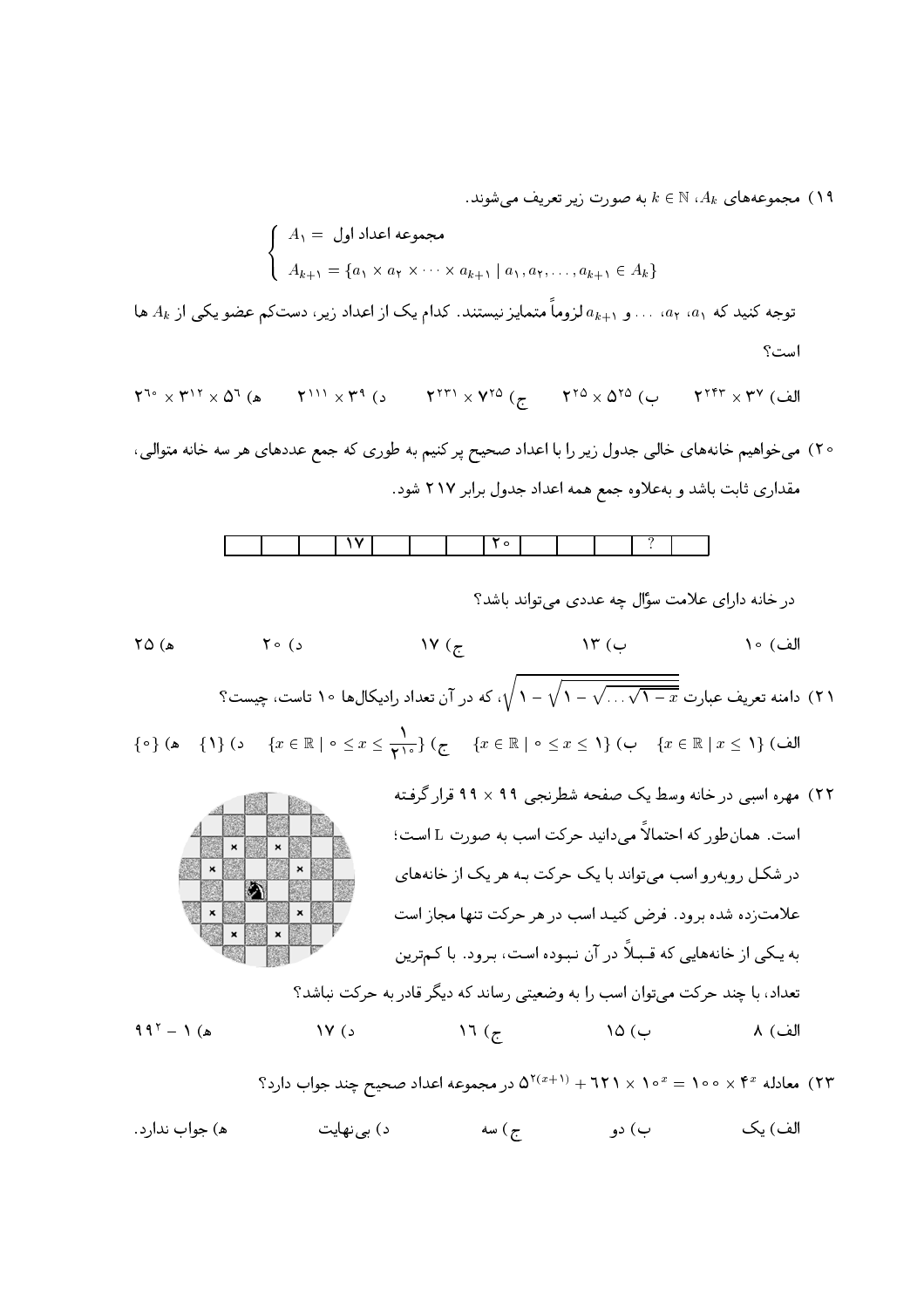۲۴) فرض کنید A و B دو زیرمجموعه از نقاط صفحه باشند. مجموعه B ⊕ A را به صورت زیر تعریف میکنیم.



 $A \oplus B = \{(x_1 + x_1, y_1 + y_1) | (x_1, y_1) \in A, (x_1, y_1) \in B\}$ 

٢٥) قطريك زيرمجموعه از صفحه يعني بزرگترين فاصله بين نقاط آن. به عنوان مثال، قطر هر مثلث برابر طول بزرگترین ضلع آن است. فرض کنید قطر دو مجموعه A و B برابر d است. کم ترین و بیش ترین مقدار قطر . جهقدر است؟ ( A  $\oplus$  همان است که در سؤال قبل تعریف شده است ) A  $\oplus$  B

 $\sqrt{\mathbf{r}}d$  با  $\sqrt{\mathbf{r}}d$  (  $\mathbf{\tilde{r}} d$  و  $\mathbf{\tilde{r}} d$  ( ۲d (د ۲d ۲ $d$  و ۲ $d$  $d_1$  الف)  $d_2$ در شکل مقابل مثلث  $ABC$  قائمالزاویه است  $\mathcal{A}$  $\overline{AB}C = \overline{1}$  و  $\overline{B} = \overline{1} \circ - \pi$  و  $\widehat{B} = \overline{1} \circ \overline{1}$ .  $\overline{B}$ نیم|ستـو|نه|ی با شعاع واحد و محور عمود بر ، بین نقاط  $A$  و  $C$  مانع شده است. مورچه بنا به،  $AB$ دلایلیی(!) باید هرچه سریعتر از نقطه A به لانهاش در نقطه  $C$  برود. طول کوتاهترین مسیر ممکن برابر است با

 $\bigwedge^{\circ}$  (r  $\sqrt{147} - \pi$  ( ب  $\sqrt{177}$  الف  $\Lambda$  ) (  $\Lambda$  $\mathsf{Y} + \pi$  ( د